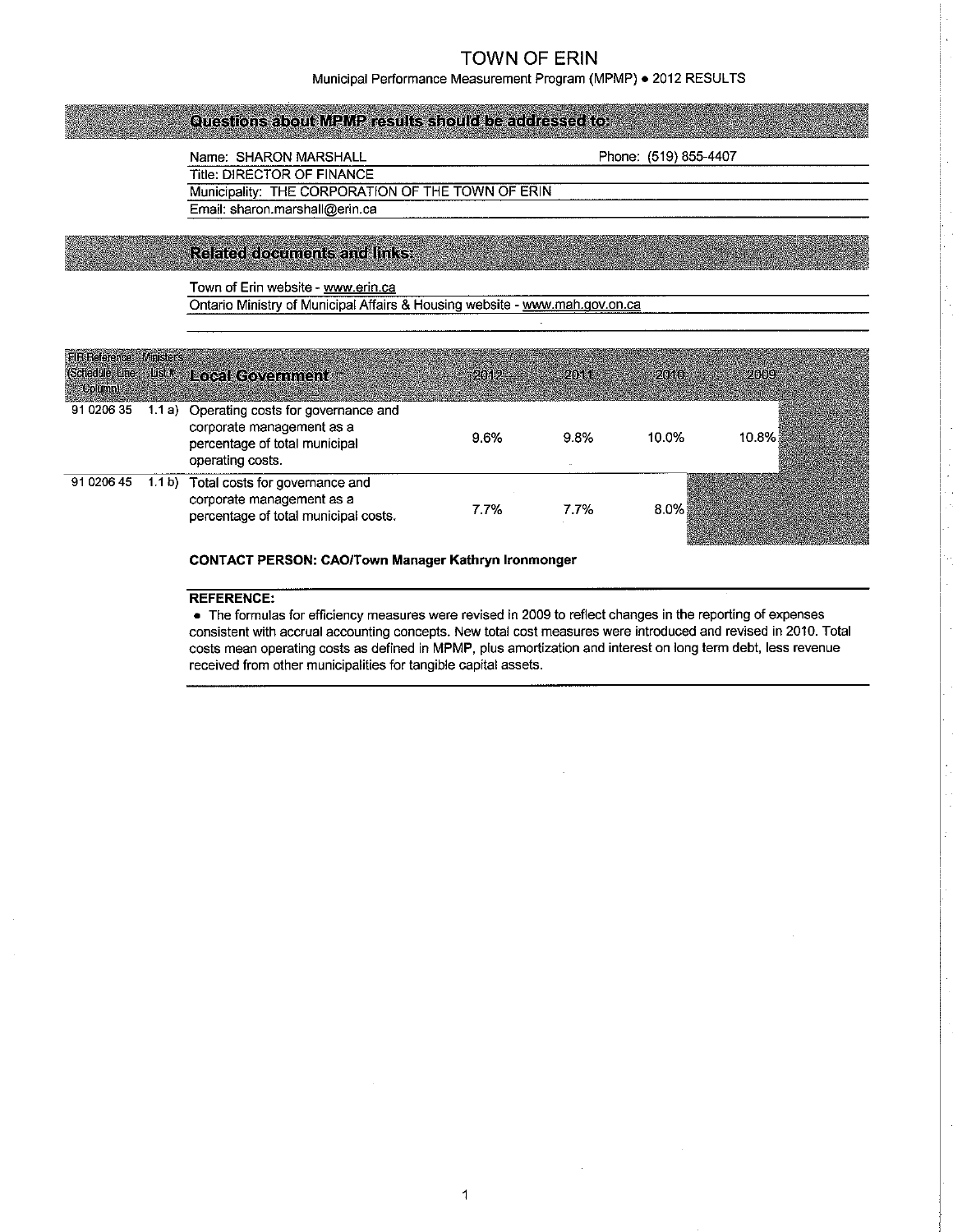Municipal Performance Measurement Program (MPMP) . 2012 RESULTS

| <b>FIR Reference</b> | Lister        | Ministers Fire Services                                                                               |    | 2012       | 2014       | 2010.             | 2009  |
|----------------------|---------------|-------------------------------------------------------------------------------------------------------|----|------------|------------|-------------------|-------|
| 91 1103 35           | 2.1 a)        | Operating costs for fire services per<br>\$1,000 of assessment.                                       | S  | 0.45<br>-S | 0.36<br>-S | 0.38 <sup>5</sup> | 0.43  |
| 91 1103 45           | (2.1 b)       | Total costs for fire services per<br>\$1,000 of assessment.                                           | \$ | 0.53<br>S  | -S<br>0.44 | 0.47              |       |
| 92 1151 07           | $2.2^{\circ}$ | Number of residential fire related<br>civilian injuries per 1,000 persons.                            |    | 0.082      | 0.000      | 0.000             | 0.000 |
| 92 1152 07           | 2.3           | Number of residential fire related<br>civilian injuries averaged over 5 years<br>per 1,000 persons.   |    | 0.000      | 0.000      | 0.000             | 0.000 |
| 92 1155 07           | 2.4           | Number of residential fire related<br>civilian fatalities per 1,000 persons.                          |    | 0.000      | 0.000      | 0.000             | 0.000 |
| 92 1156 07           | 2.5           | Number of residential fire related<br>civilian fatalities averaged over 5<br>years per 1,000 persons. |    | 0.000      | 0.000      | 0.000             | 0.000 |
| 92 1160 07           | 2.6           | Number of residential structural fires<br>per 1,000 households.                                       |    | 1.981      | 0.711      | 0.719             | 1.026 |

**CONTACT PERSON: Fire Chief Dan Callaghan** 

#### **REFERENCE:**

i,

 $\mathcal{J}$ 

• The formulas for efficiency measures were revised in 2009 to reflect changes in the reporting of expenses consistent with accrual accounting concepts. New total cost measures were introduced and revised in 2010. Total costs mean operating costs as defined in MPMP, plus amortization and interest on long term debt, less revenue received from other municipalities for tangible capital assets.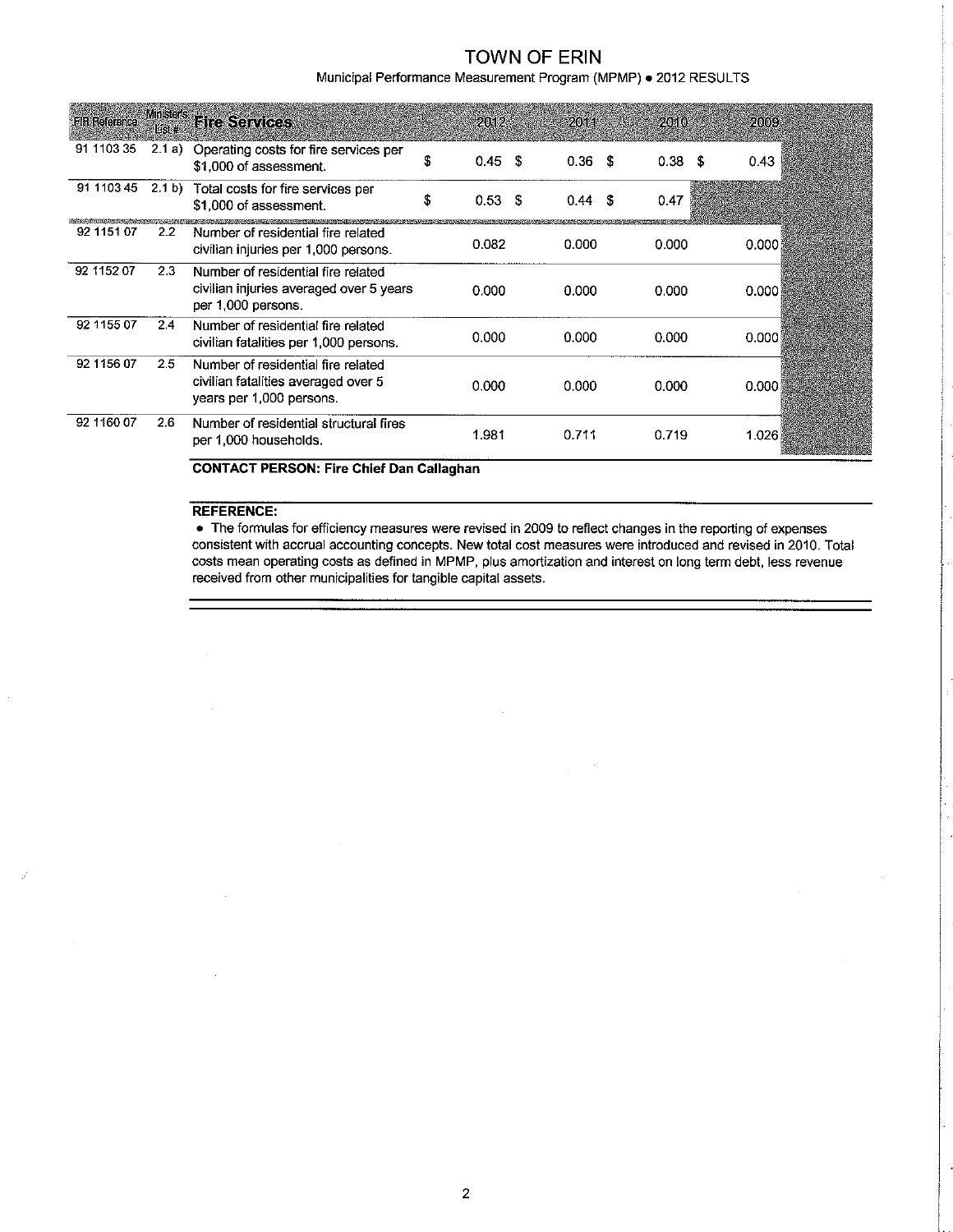Municipal Performance Measurement Program (MPMP) . 2012 RESULTS

| <b>FIR Reference</b> | List #           | <b>Ministers Building Permits &amp;</b><br><b>Inspection Services</b>                                                                                                                         | 2012       |    | 2611  |
|----------------------|------------------|-----------------------------------------------------------------------------------------------------------------------------------------------------------------------------------------------|------------|----|-------|
| 91 1301 35           | 4.1 a)           | Operating costs for building permits<br>and inspection services per \$1,000 of<br>construction activity (based on<br>permits issued).                                                         | \$<br>9.81 | \$ | 13.05 |
| 91 1301 45           | 4.1 <sub>b</sub> | Total costs for building permits and<br>inspection services per \$1,000 of<br>construction activity (based on<br>permits issued).                                                             | \$<br>9.92 | S  | 13.17 |
|                      | 4.2              | Median number of days to review a complete building permit<br>application and issue a permit or not issue a permit, and provide all<br>reasons for refusal:                                   |            |    |       |
| 92 1351 07           | a)               | Category 1: Houses<br>(houses not exceeding 3 storeys/600<br>square metres).<br>Reference: provincial standard is<br>10 working days.                                                         | 9          |    | 9     |
| 92 1352 07           | b).              | Category 2: Small Buildings<br>(small commercial/industrial not<br>exceeding 3 storeys/600 square<br>metres).<br>Reference: provincial standard is<br>15 working days.                        | 6          |    | 9     |
| 92 1353 07           | C).              | Category 3: Large Buildings<br>(large residential/commercial/<br>industrial/ institutional).<br>Reference: provincial standard is<br>20 working days.                                         | 13         |    | 7     |
| 92 1354 07           | d).              | Category 4: Complex buildings<br>(post disaster buildings, including<br>hospitals, power/water,<br>fire/police/EMS, communications).<br>Reference: provincial standard is<br>30 working days. | 0          |    |       |

**CONTACT PERSON: Chief Building Official Andrew Hartholt** 

REFERENCE:

• MPMP measures for building permits and inspections services were introduced in 2011.

 $\overline{1}$ 

J.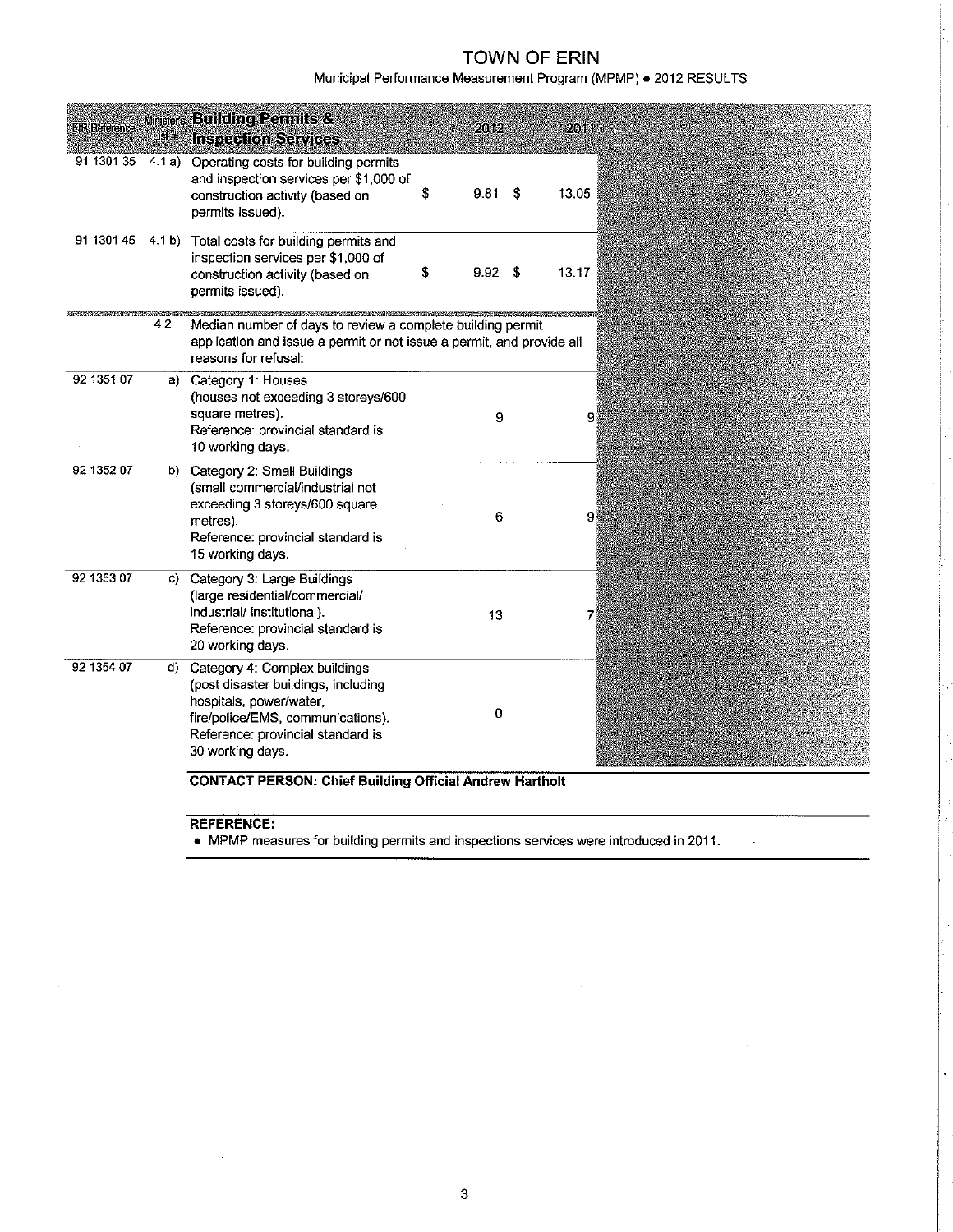Municipal Performance Measurement Program (MPMP) . 2012 RESULTS

| <b>FIR Reference</b> | <b>Ministers</b><br>t er 1 | Roads                                                                                                                                     |    | 2012        |      | 2011     |     | 2010     |     | 2009     | 2003   |
|----------------------|----------------------------|-------------------------------------------------------------------------------------------------------------------------------------------|----|-------------|------|----------|-----|----------|-----|----------|--------|
| 91 2111 35           | 51a)                       | Operating costs for paved (hard top)<br>roads per lane kilometre. <sup>7</sup>                                                            | Ś  | 3,377.16    | \$   | 2,439.07 | -\$ | 2.011.50 |     |          |        |
| 91 2111 45           | 5.1 <sub>b</sub>           | Total costs for paved (hard top) roads<br>per lane kilometre.                                                                             | S  | 9.252.40    | \$   | 8.323.10 | S   | 7,629.17 |     |          |        |
| 91 2110 35           |                            | 5.2 a) Operating costs for unpaved (loose<br>top) roads per lane kilometre.                                                               | S  | 4.507.82    | \$   | 3.782.93 | \$  | 3.834.36 | -S  | 3.189.07 |        |
| 91 2110 45           | 5.2 b)                     | Total costs for unpaved (loose top)<br>roads per lane kilometre.                                                                          | £  | 5.306.75    | \$   | 4,572.17 | \$  | 4,639.22 |     |          |        |
| 91 2130 35           |                            | 5.3 a) Operating costs for bridges and<br>culverts per square metre of surface<br>area.                                                   | \$ | 3.51        | Ŝ.   | 9.33     | \$  | 8.35     | - 5 | 4.24     |        |
| 91 2130 45           | 5.3 <sub>b</sub>           | Total costs for bridges and culverts<br>per square metre of surface area.                                                                 | \$ | 39.58       | -\$  | 39.05    | S   | 38.08    |     |          |        |
| 91 2205 35           | 5.4a)                      | Operating costs for winter<br>maintenance of roadways per lane<br>kilometre maintained in winter.                                         | \$ | 352.32      | - \$ | 388.49   | \$  | 278.66   | S   | 402.29   |        |
| 91 2205 45           | 5.4 b)                     | Total costs for winter maintenance of<br>roadways per lane kilometre<br>maintained in winter.                                             | £. | $352.32$ \$ |      | 388.49   | S   | 278.66   |     |          |        |
| 92 2152 07           | 5.5                        | Percentage of paved lane kilometres<br>where the condition is rated as good<br>to very good. <sup>2</sup>                                 |    | 38.40%      |      | 32.90%   |     | 31.40%   |     | 30.90%   | 57.60% |
| 92 2165 07           | 5.6                        | Percentage of bridges and culverts<br>where the condition is rated as good<br>to very good. $3$                                           |    | 25.00%      |      | 25.00%   |     | 25.00%   |     | 27.10%   |        |
| 92 2251 07           | 5.7                        | Percentage of winter events where<br>the response met or exceeded locally<br>determined municipal service levels<br>for road maintenance. |    | 100%        |      | 100%     |     | 100%     |     | 100%     | 100%   |

**CONTACT PERSON: Road Superintendent Larry VanWyck** 

#### **REFERENCE:**

• The formulas for efficiency measures were revised in 2009 to reflect changes in the reporting of expenses consistent with accrual accounting concepts. New total cost measures were introduced and revised in 2010. Total costs mean operating costs as defined in MPMP, plus amortization and interest on long term debt, less revenue received from other municipalities for tangible capital assets.

• <sup>1</sup> The formulas for efficiency measures for paved roads were revised in 2010 to net out revenue received from utilities for utility cut repairs.

 $\bullet$  <sup>2</sup> Pavement condition is rated using a Pavement Condition Index (PCI) such as the Index used by the Ontario Good Roads Association (OGRA) or the Ministry of Transportation's Roads Inventory Management System (RIMS).

• <sup>3</sup>A bridge or culvert is rated as being in good to very good condition if distress to the primary components is minimal, requiring only maintenance. Primary components are the main load carrying components of the structure, including the deck, beams, girders, abutments, foundations, etc.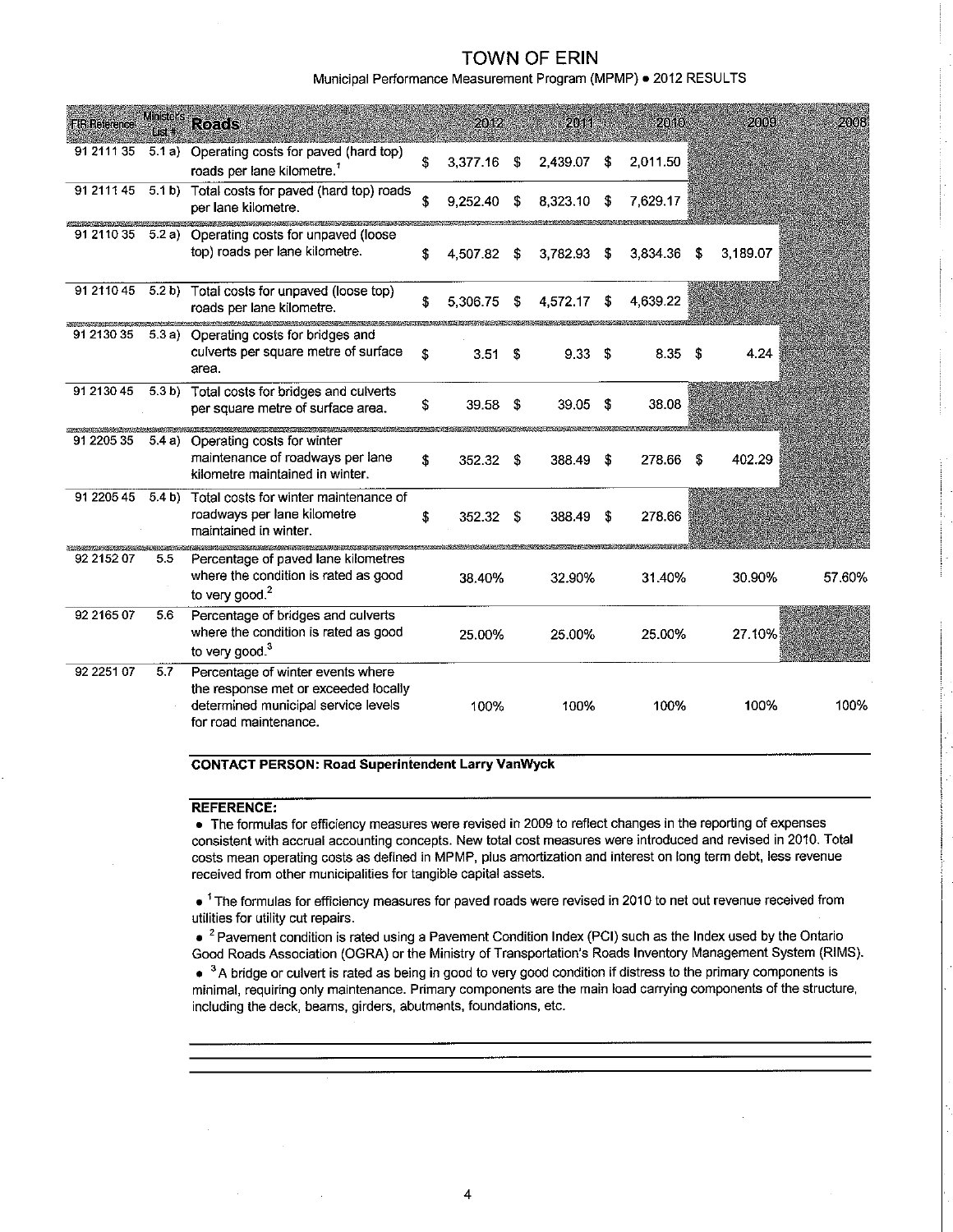Municipal Performance Measurement Program (MPMP) . 2012 RESULTS

| <b>FIR Reference</b> | <b>Minister's</b><br>List # | Drinking Water                                                                                                                                              |    | 20.92     |    | 20.11       |     | 2010        |    | 2009     | 2008   |  |
|----------------------|-----------------------------|-------------------------------------------------------------------------------------------------------------------------------------------------------------|----|-----------|----|-------------|-----|-------------|----|----------|--------|--|
| 91 3311 35           | 9.1a)                       | Operating costs for the treatment of<br>drinking water per megalitre.                                                                                       | \$ | 1,547.67  | \$ | 1,054.42    | -\$ | 1,258.27    | \$ | 1,665.29 |        |  |
| 91 3311 45           | 9.1 b)                      | Total costs for the treatment of<br>drinking water per megalitre.                                                                                           | S  | 1,788.91  | \$ | 1.262.90    | S   | 1.577.67    |    |          |        |  |
| 91 3312 35           | 9.2a)                       | Operating costs for the distribution/<br>transmission of drinking water per<br>kilometre of water distribution pipe.                                        | S. | 10.648.67 |    | \$11,178.06 |     | \$11,139.21 | \$ | 9,267.41 |        |  |
| 91 3312 45           | 9.2 b                       | Total costs for the distribution/<br>transmission of drinking water per<br>kilometre of water distribution pipe.                                            | S  | 16.137.00 | S. | 15,566.12   |     | \$14,932.91 |    |          |        |  |
| 91 3313 35           | 9.3a)                       | Operating costs for the treatment and<br>distribution/transmission of drinking<br>water per megalitre (integrated<br>system).                               | \$ | 2.402.43  | S  | 1.784.57    | \$  | 1.999.92    | S  | 2.387.47 |        |  |
| 91 3313 45           | 9.3 <sub>b</sub>            | Total costs for the treatment and<br>distribution/transmission of drinking<br>water per megalitre (integrated<br>system).                                   | S  | 3.003.95  | S  | 2,279.67    | -S  | 2,571.91    |    |          |        |  |
| 92 3355 07           | 9,4                         | Weighted number of days when a boil<br>water advisory issued by the medical<br>officer of health, applicable to a<br>municipal water supply, was in effect. |    | 0.0000    |    | 0.0000      |     | 0.0000      |    | 0.0000   | 0.0000 |  |
| 92 3356 07           | 9.5                         | Number of water main breaks per 100<br>kilometres of water distribution pipe in<br>a year.                                                                  |    | 24.24     |    | 12.12       |     | 9.09        |    | 6.25     | 12.50  |  |
|                      |                             | <b>CONTACT PERSON: Water Superintendent Frank Smedley</b>                                                                                                   |    |           |    |             |     |             |    |          |        |  |

#### REFERENCE:

. The formulas for efficiency measures were revised in 2009 to reflect changes in the reporting of expenses consistent with accrual accounting concepts. New total cost measures were introduced and revised in 2010. Total costs mean operating costs as defined in MPMP, plus amortization and interest on long term debt, less revenue received from other municipalities for tangible capital assets.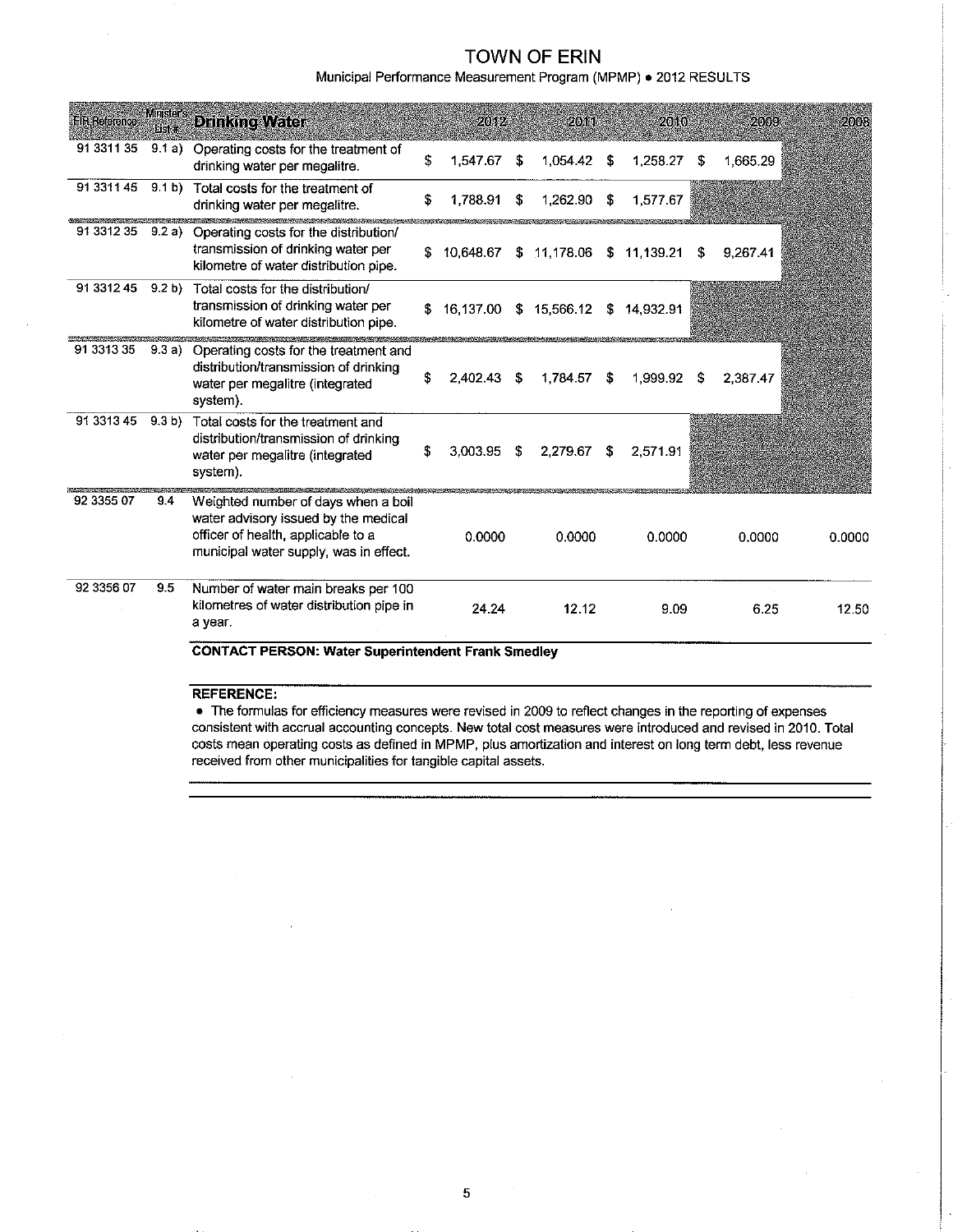Municipal Performance Measurement Program (MPMP) . 2012 RESULTS

| <b>FIR Reference</b> |      | <b>Minister's Parks and Recreation</b>                                                                            |    | 2012     |    | 2011      |      | 2010     |    | 2009     | 2008     |
|----------------------|------|-------------------------------------------------------------------------------------------------------------------|----|----------|----|-----------|------|----------|----|----------|----------|
|                      |      | 91710335 11.1 a) Operating costs for parks per person.                                                            |    |          |    |           |      |          |    |          |          |
|                      |      | 91 7103 45 11.1 b) Total costs for parks per person.<br>II MARKATAN DI BINARAN GANA KANYA KUTA                    |    |          |    |           |      |          |    |          |          |
|                      |      | 91 7203 35 11.2 a) Operating costs for recreation<br>programs per person.                                         | \$ |          | \$ |           | \$   |          |    |          |          |
|                      |      | 91 7203 45 11.2 b) Total costs for recreation programs<br>per person.                                             | \$ |          | \$ |           | \$   |          |    |          |          |
|                      |      | 91 7306 35 11.3 a) Operating costs for recreation<br>facilities per person.                                       | \$ | 118.95   | \$ | 147.11    | \$   | 169.68   | \$ | 117.81   |          |
|                      |      | 91 7306 45 11.3 b) Total costs for recreation facilities per<br>person.                                           | \$ | 139.58   | \$ | 173.62    | -S   | 193.57   |    |          |          |
|                      |      | 91 7320 35 11.4 a) Operating costs for recreation<br>programs and recreation facilities per<br>person (Subtotal). | S  | 118.95   | \$ | 147.11    | - \$ | 169.68   | S  | 117.81   |          |
|                      |      | 91 7320 45 11.4 b) Total costs for recreation programs<br>and recreation facilities per person<br>(Subtotal).     | \$ | 139.58   | S  | 173.62 \$ |      | 193.57   |    |          |          |
| 92 7152 05           | 11.5 | Total kilometres of trails.                                                                                       |    | 4        |    | 4         |      | 4        |    | 4        |          |
| 92 7152 07           | 11.5 | Total kilometres of trails per 1,000<br>persons.                                                                  |    | 0.327    |    | 0.401     |      | 0.397    |    | 0.338    | 0.397    |
| 92 7155 05           | 11.6 | Hectares of open space (municipally<br>owned).                                                                    |    | 25       |    | 25        |      | 25       |    | 9        | 9        |
| 92 7155 07           | 11.6 | Hectares of open space per 1,000<br>persons (municipally owned).                                                  |    | 2.044    |    | 2.507     |      | 2.483    |    | 0.761    | 0.894    |
| 92 7255 07           | 11.7 | Total participant hours for recreation<br>programs per 1,000 persons.                                             |    | 0.0      |    | 0.0       |      | 0.0      |    | 0.0      | 0.0      |
| 92 7356 05           | 11.8 | Square metres of indoor recreation<br>facilities (municipally owned).                                             |    | 7.973    |    | 7,973     |      | 7,973    |    | 7,636    | 7,636    |
| 92 7356 07           | 11.8 | Square metres of indoor recreation<br>facilities per 1,000 persons<br>(municipally owned).                        |    | 651 762  |    | 799.378   |      | 791.915  |    | 645,478  | 758.443  |
| 92 7359 05           | 11.9 | Square metres of outdoor recreation<br>facility space (municipally owned).                                        |    | 173.231  |    | 172,766   |      | 172,766  |    | 172,766  | 172,766  |
| 92 7359 07           | 11.9 | Square metres of outdoor recreation<br>facility space per 1,000 persons<br>(municipally owned).                   |    | 14,161.0 |    | 17,321.6  |      | 17,159.9 |    | 14,604.1 | 17,159.9 |